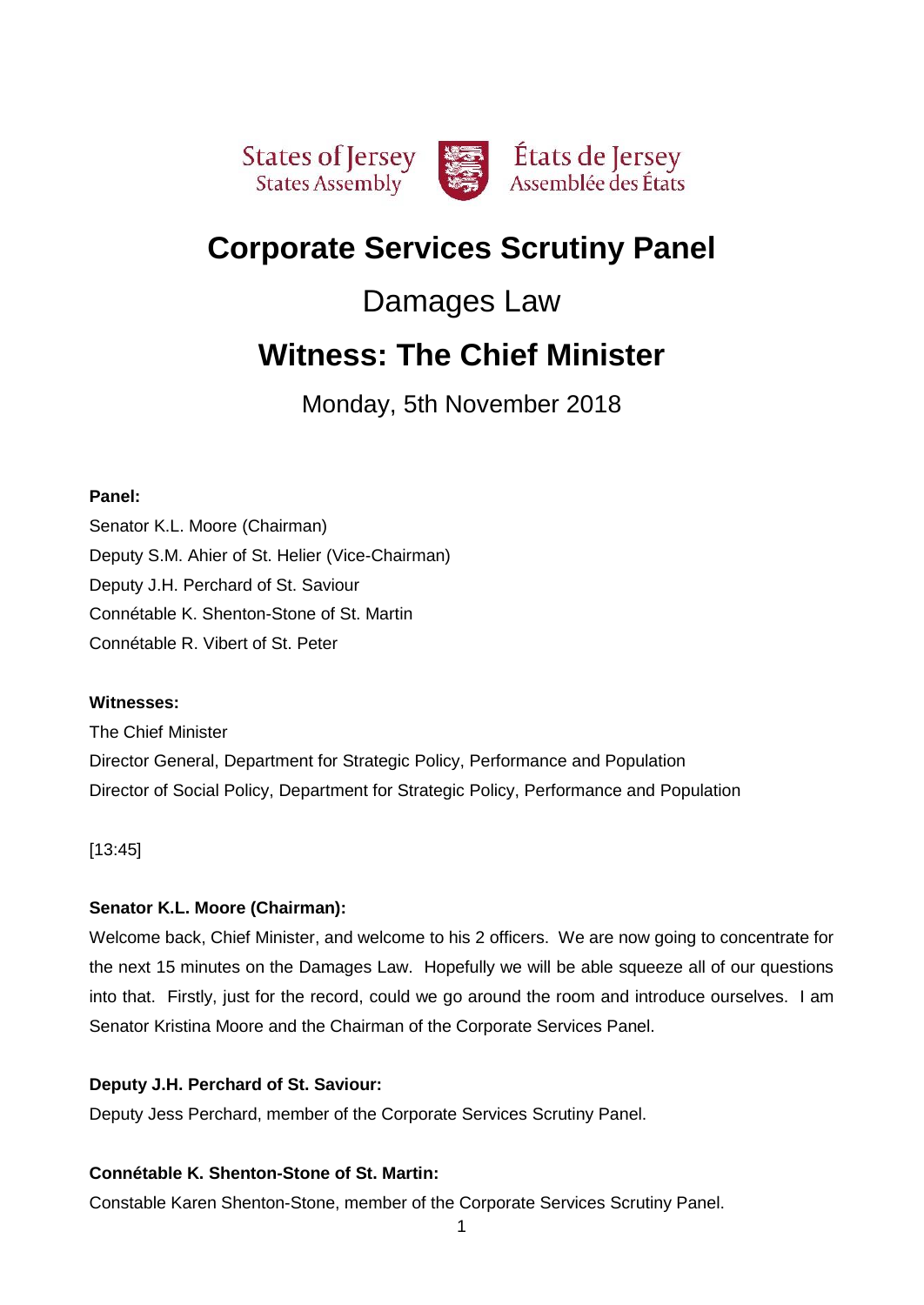# **Director of Social Policy, Department for Strategic Policy, Performance and Population:** Ruth Johnson, Director of Social Policy.

**The Chief Minister:**  Senator John Le Fondré, Chief Minister.

# **Director General, Department for Strategic Policy, Performance and Population:**

Tom Walker, Director General for Strategic Policy and Performance.

Simon Spottiswoode, Scrutiny Officer.

# **Connétable R. Vibert of St. Peter:**

Constable Richard Vibert, member of the Corporate Services Scrutiny Panel.

# **Deputy S.M. Ahier of St. Helier (Vice-Chairman):**

Deputy Steve Ahier.

**Scrutiny Officer:**

#### **Senator K.L. Moore:**

Thank you. Chief Minister, can you outline for us first the reasons for bringing forward the Draft Damages (Jersey) Law?

# **The Chief Minister:**

That is very simple. Essentially probably week one of me being in this role we were given a briefing which basically said that there was a rather large law case coming down the line, which at that point I think was £238 million, which kind of focused the attention. Secondly, that potentially there were other potential liabilities ahead and that there was something that could be done to address this. In essence, the problem is that at present when damages are assessed we have an open liability, as it were, because of not having a discount rate under law in Jersey and that discount rate impacts quite significantly on the amount of money that can be awarded in damages. I will say that I was less than impressed with the fact that it had not been addressed previously. I understand that was purely an issue around timing but anyway. The most important thing was to address it moving forward and therefore that was the top priority and top instruction given at that briefing and now where we are is that the law is in front of us. I think the point that I would say is it obviously breaks into several parts but the key part is getting a discount rate into the legislation. Obviously that discount rate can then be changed and there will obviously, no doubt, be some discussions as to what is an appropriate discount rate and it is a balance between making sure that the insurance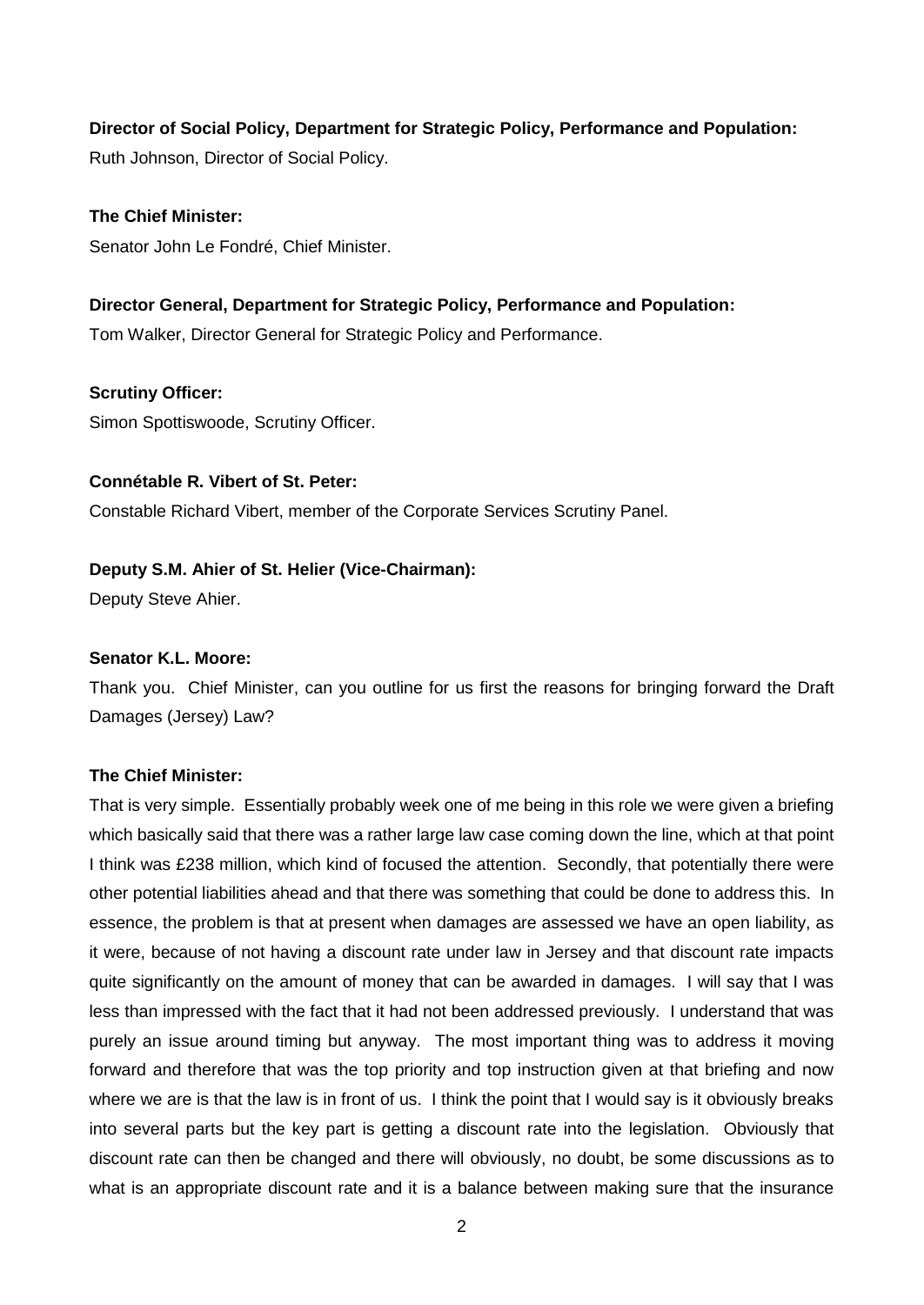company ultimately does not pay out very much money, which obviously protects professionals, it will protects the States, versus the member of the public or the claimant who is bringing a case and making sure they receive, shall we say, justice in achieving an appropriate level of damages. I think that is the summary.

# **The Connétable of St. Martin:**

Thank you. We are aware that doctors have raised concerns about the costs of medical insurance premiums and that the Jersey Primary Care Body commissioned a report from Hempsons Solicitors. What engagement have you had with Hempsons and the Primary Care Body during the law drafting phase?

# **The Chief Minister:**

Speaking personally I have not had any engagement but I do not know at the officer level if there has been any.

#### **Director General, Department for Strategic Policy, Performance and Population:**

Yes. We have met with the body on at least one occasion and we have exchanged messages and correspondence during the process in order to make sure that we had properly understood the points that they were making in the paper commissioned from Hempsons and so that they knew what to expect from us and when. We now expect that they would respond to the consultation with their views on what is being proposed.

#### **Deputy J.H. Perchard:**

Thank you. Chief Minister, how have you taken into consideration the needs of the recipients of damages awards when drafting the law?

#### **The Chief Minister:**

This is the balance between the people, if you like, the insured and the people bringing the claim against who are seeking damages. The level that has been brought through … and I am sure Ruth can probably add some more … is at 0.5 per cent and 1.8 per cent. It was assessed in part by the investment team I think in Treasury, if I recall correctly, who deemed that this was about achieving the right balance. However, I do gather there is a discussion obviously continuing at the moment and that, for example, the medical professionals think that the rate should be stronger or higher and that will be a decision we have to make. What I will just emphasise is the crucial thing is to get the law in place which gets a rate in place and obviously if there is a discussion that says that rate needs to be refined in the future that can be done very easily.

# **Director General, Department for Strategic Policy, Performance and Population:**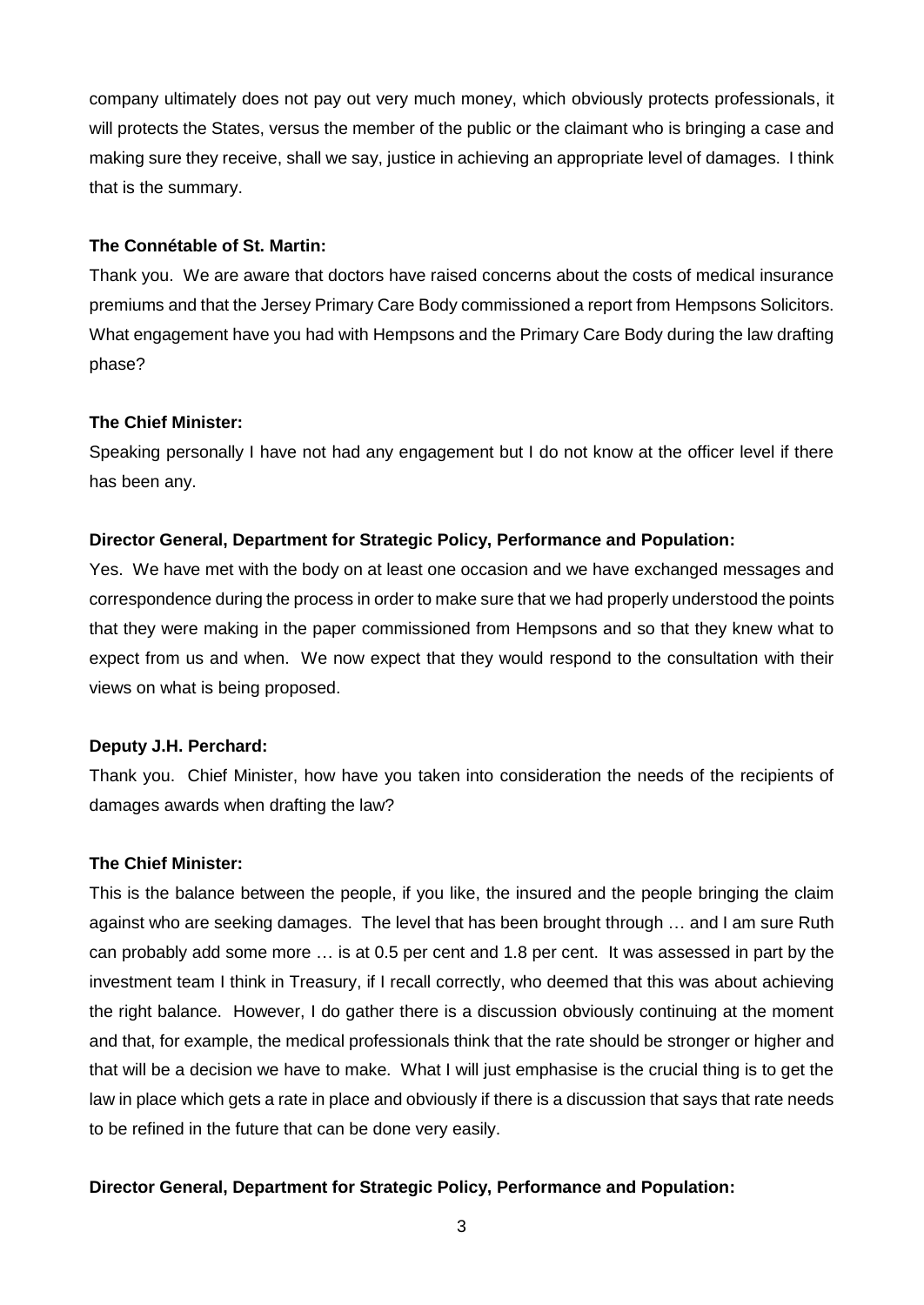It is perhaps worth adding, Chief Minister, that the law of course follows the principle that someone that has suffered life-changing consequences will need care for the remainder of their life in all likelihood should be neither under nor over-compensated. So they should not receive more than their need but neither should they receive any less.

# **Senator K.L. Moore:**

How does one quantify the need, I think is what the question is trying to drive at, and how is that being set?

#### **Director of Social Policy, Department for Strategic Policy, Performance and Population:**

I think that the quantification of need is extremely difficult. It is something that the court struggles with at the moment and there are a myriad of examples where the courts have made determinations and over the passage of time it has proven that those determinations are not correct and individuals have been either over-compensation or under-compensated. That is part of the difficulty of the system and the need to forward project what a person's needs are. That is one of the reasons why we are bringing forward a statutory provision for periodic payment orders because those are a much more kind of finessed tool in terms of being able to reassess a person's need as their needs change, which they will do.

#### **Senator K.L. Moore:**

There is in this law a facility for unlimited appeals, as we have understood it, whereas in the U.K. (United Kingdom) law there is only an opportunity for one appeal. Why has that been done?

#### **Director of Social Policy, Department for Strategic Policy, Performance and Population:**

It has been done because obviously we want to improve on other jurisdictions. Research in response to the U.K. legislation has said that periodic payment orders are an incredibly helpful tool but that is a tool that is bluntened in U.K. legislation by only allowing one change to periodic payment orders. We have allowed an unlimited number of changes to periodic payment orders providing they are justified changes because you may make a change 3 years on but then you may need to make another change 5 years on or 10 years on. There is not that facility in the U.K. law but there will be that facility in our law so it is a much better tool.

#### **The Chief Minister:**

I think the point about the periodic payments is again the law is just enabling a court to award them. I think the Attorney General had to make a submission to the court to request so this gives the court the ability to award such orders. Going back to the original thing about the damages side we are into a whole industry where forensic accountants and expert witnesses would then determine the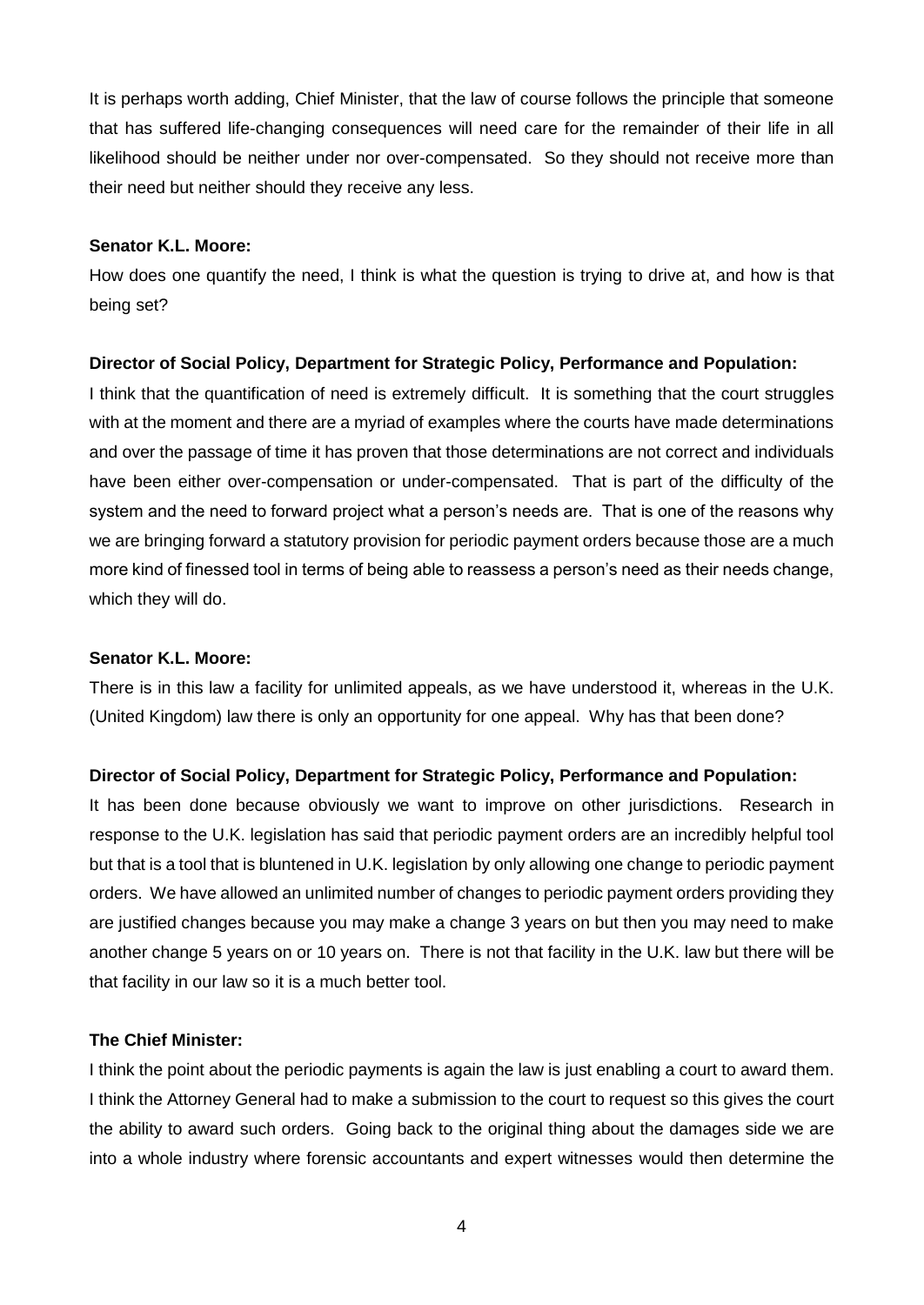level of damages. There are actuarial tables that get involved; all that type of stuff. This is just focusing on the discount rate.

# **Senator K.L. Moore:**

I would be grateful if the Director of Policy could share with us that background information that you just referred to in relation to periodic payment orders and also if you could just explain which body will determine whether there is justification in applying for changes?

# **Director of Social Policy, Department for Strategic Policy, Performance and Population:**

I can certainly share the background information with you but with regard to who makes the determination as to whether there is justified grounds to alter or amend a period payment order that is the courts.

# **The Connétable of St. Peter:**

Much of my original question has been answered but just one point. Has the U.K. also said a split discount rate for above and below 20 years?

# **Director of Social Policy, Department for Strategic Policy, Performance and Population:**

I would have to clarify that and come back to you.

# **The Connétable of St. Peter:**

Thank you.

# **The Chief Minister:**

Yes, we will come back to you because I think I have seen something on that fairly recently.

# **Deputy A.M. Ahier:**

Obviously this has been debated as well but can you explain the reason for introducing the periodic payment orders?

# **The Chief Minister:**

I think the point we have made that, okay, in summary and I will definitely refer to my colleague and officers on either side. The issue is that when you get very large sums of money that can cause distortions essentially. It is about making sure the money ends up with the right person I believe and that those person's needs continue to be made. I think the periodic payments allow that if circumstances change those periodic payments can take account of that as I have understood it.

# **Director General, Department for Strategic Policy, Performance and Population:**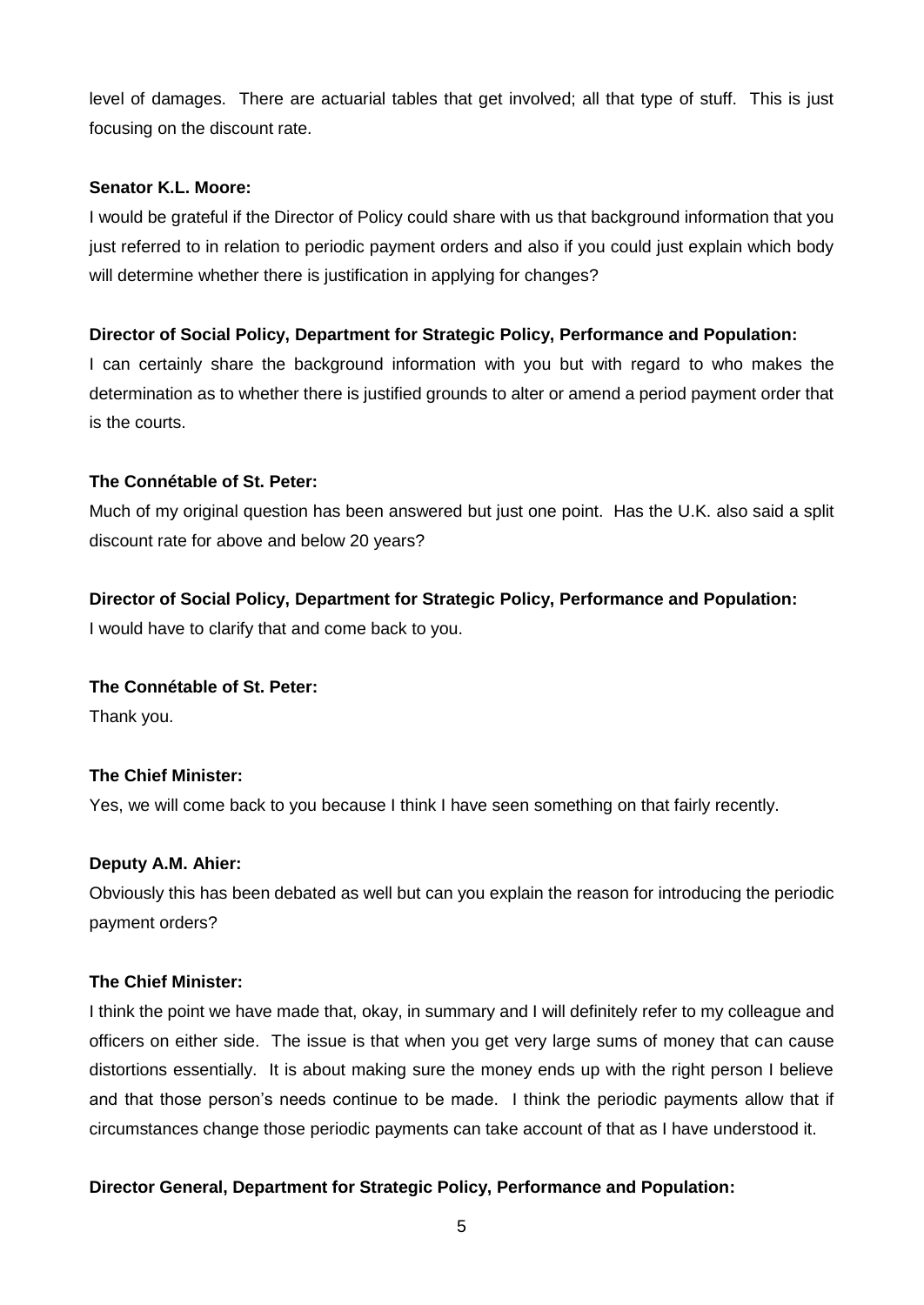There are 2 ways in which someone could be compensated. If you have got an individual who perhaps is quite young and is expected to live for another 30 or 40 years and it is not clear how their condition might change over those 30 or 40 years, as well as it not being absolutely clear how long they might live, then trying to accommodate all of that in a single lump sum payment right at the start of their life can be quite challenging for the courts to arrive at a global figure that they can be certain of. So a periodic payment order enables the court instead to reach a decision whereby that individual receives exactly in each year the amount that they need and then if their health condition improves then they can come back and say: "Well, it is improved. I do not need as much money." But equally if their health condition deteriorates and perhaps their health gets worse they can return to the court and have that adjusted. So rather than having to make a guess 30 years into the future on one day in court you can have a system whereby the amount that you need can be adjusted as your circumstances change over the next 30 years of your life.

# **The Chief Minister:**

I think it is probably an insight in this is enabling the court to make, it is not obliging to, because it is in the hands of the court.

#### **Deputy A.M. Ahier:**

Is it possible that this would lead to lower amounts being received by recipients of awards by only receiving P.P.O.s (periodic payment orders)?

# **Director General, Department for Strategic Policy, Performance and Population:**

It should not do because of the principle that the court is working to, which is that someone should not be over or under-compensated. They should receive exactly the right amount and that is the advantage of allowing an individual to go back again and make the case that their circumstances have changed and that the payment order should be adjusted. So if at the outset the payment orders prove to be insufficient because their health has deteriorated say over 10 years at the end of those 10 years they could go back and say: "Well, my health condition has got worse I need the order to be increased" and they can go back to the court and the court can consider the evidence and make that change if it is appropriate. It should not ever lead to anyone being undercompensated.

# **Deputy A.M. Ahier:**

Will the court also be able to apply a periodic payment order and an initial lump sum for costs that may be incurred like buying an adapted flat prior to getting the P.P.O.?

# **Director General, Department for Strategic Policy, Performance and Population:**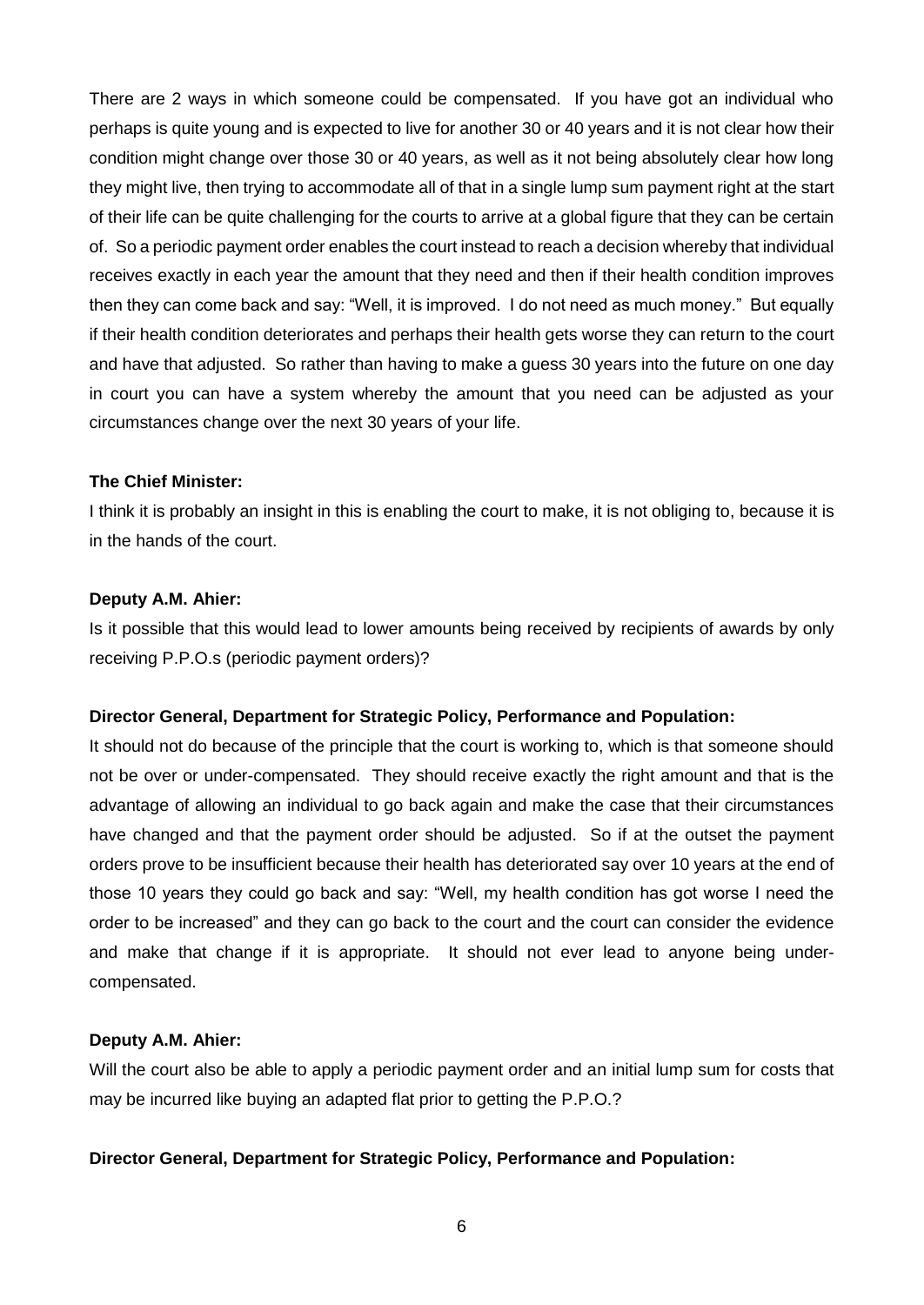I think normally, and Ruth might know, they would go down one route or the other but I think that there are circumstances in which the court can exercise some discretion around upfront costs.

# **Deputy A.M. Ahier:**

Because obviously if somebody needed to buy a property which was adapted for their disability that had been incurred surely they would need to have that paid for straightaway rather than …

#### **Director of Social Policy, Department for Strategic Policy, Performance and Population:**

Even if there was a periodic payment order it would not preclude that periodic payment order being frontloaded for one-off costs.

#### **Senator K.L. Moore:**

I would imagine that the cost of appealing to the court would have some impact upon their budget and savings also as well as time and perhaps stress as well. Has that been taken into account?

#### **Director of Social Policy, Department for Strategic Policy, Performance and Population:**

You mean that if a claimant felt that their periodic payment order needed to be reviewed. They would indeed need to revert to that court for that. One would hope though that they would be properly advised by their lawyers as to the likelihood of that periodic payment order being … in most cases it will be being uplifted and that will be on a basic provision of evidence; is there sufficient evidence to demonstrate that there is going to be an increase in costs? Those increases in costs could be about a deterioration of condition but also one of the other things it could be about is about access to new and evolving medical techniques as well, which would be of benefit to that individual.

# **The Chief Minister:**

It is always that balance because the alternative is that they have the stress that the lump sum they had was insufficient if it is that way round. There is a trade-off.

# **Director General, Department for Strategic Policy, Performance and Population:**

Also you do find cases where it is not necessarily an adversarial experience. If someone's condition significantly improves and they are in danger of being over compensated you do find cases where the individual and the insurer go jointly to make an adjustment because the individual does not want to have money that they not entitled to and the insurer does not need to pay out money that is no longer needed by the individual. It is not always an adversarial experience then.

#### **Senator K.L. Moore:**

This is rather a technical piece of legislation and of course it has got the 6-week minimum lodging period. Do you anticipate, Chief Minister, bringing forward any amendments to this law?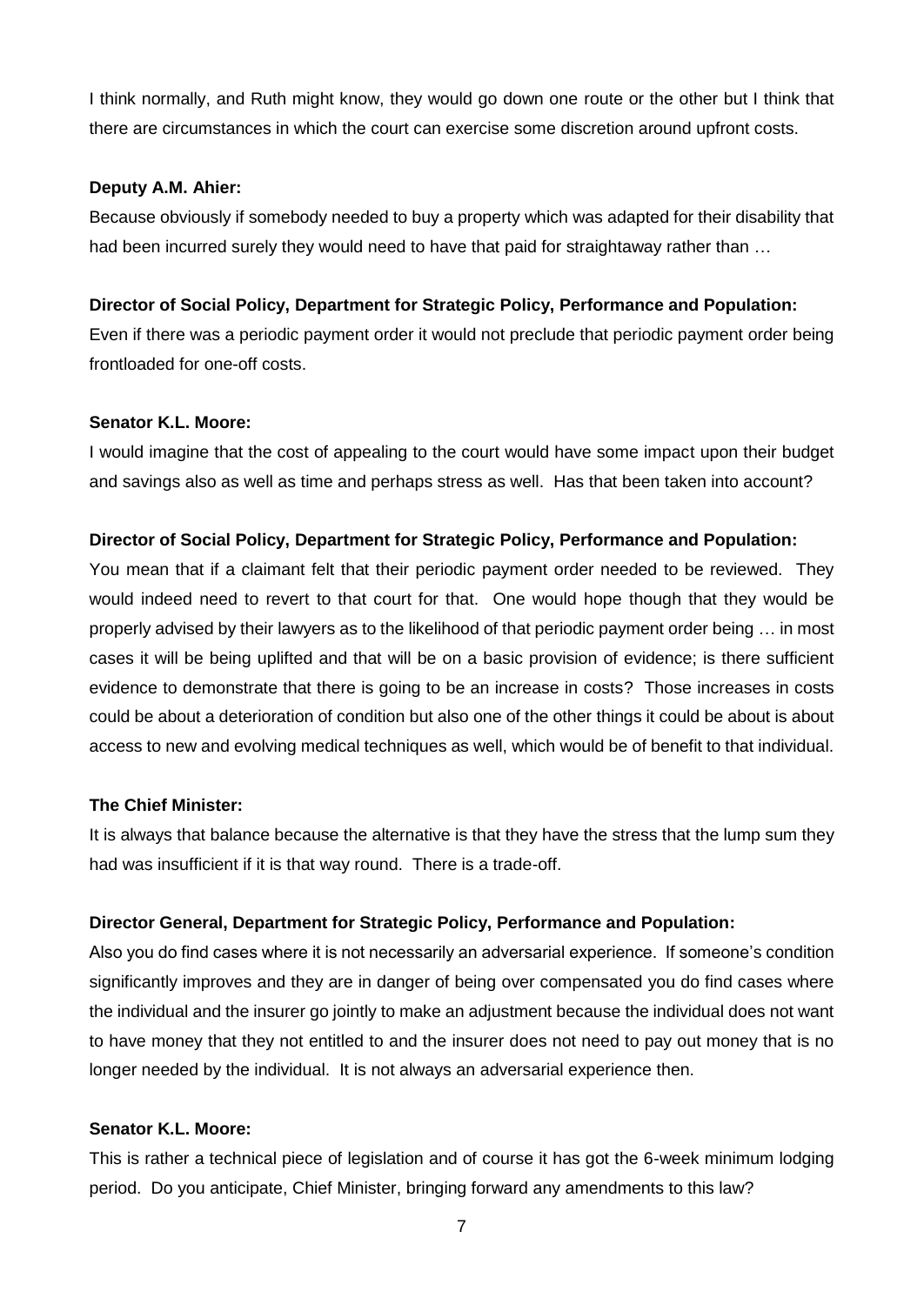#### [14:00]

#### **The Chief Minister:**

Not at this stage. I think we are probably in your hands to an extent. As I said, if, for example, it focuses around what level the discount rate should be … that might be a discussion to have at the time … my impression would be that from the point of view of speed of getting the legislation in place and then do the discount rate separately by order. Obviously in other words you would have an undertaking to change but it depends what the outcome of your work is there. Were you anticipating any changes at this stage or not?

#### **Senator K.L. Moore:**

We would perhaps suggest that a small deferral was made, particularly due to the amount of business on 4th December.

#### **The Chief Minister:**

I think we are waiting for some confirmation on that because one of the problems we have had … and I am putting measures in place, or trying to put measures in place, to ensure this hopefully does not occur again … but I was expecting to see this a little bit earlier. I think the issue on the deferral is just making sure we make the Privy Council date after the debate in sufficient good time to make sure that the legislation is on the books, if possible, on a timely basis. I think we are just waiting for some feedback on that to see if we can defer or not because in the ideal world …

# **Director of Social Policy, Department for Strategic Policy, Performance and Population:**

The U.K. has not released Privy Council dates for 2019 yet.

#### **Senator K.L. Moore:**

If you would be good enough to share those with us. That information would be gratefully received.

#### **The Chief Minister:**

That message has been emphasised already. Do not worry.

#### **Deputy A.M. Ahier:**

Will solicitors' fees in pursuing a personal injury claim on the claimant's behalf be set by the court?

#### **The Chief Minister:**

That I genuinely do not know. That is definitely well beyond my knowledge. I am looking at Tom or Ruth. I do not think it is covered under this law to be honest.

8